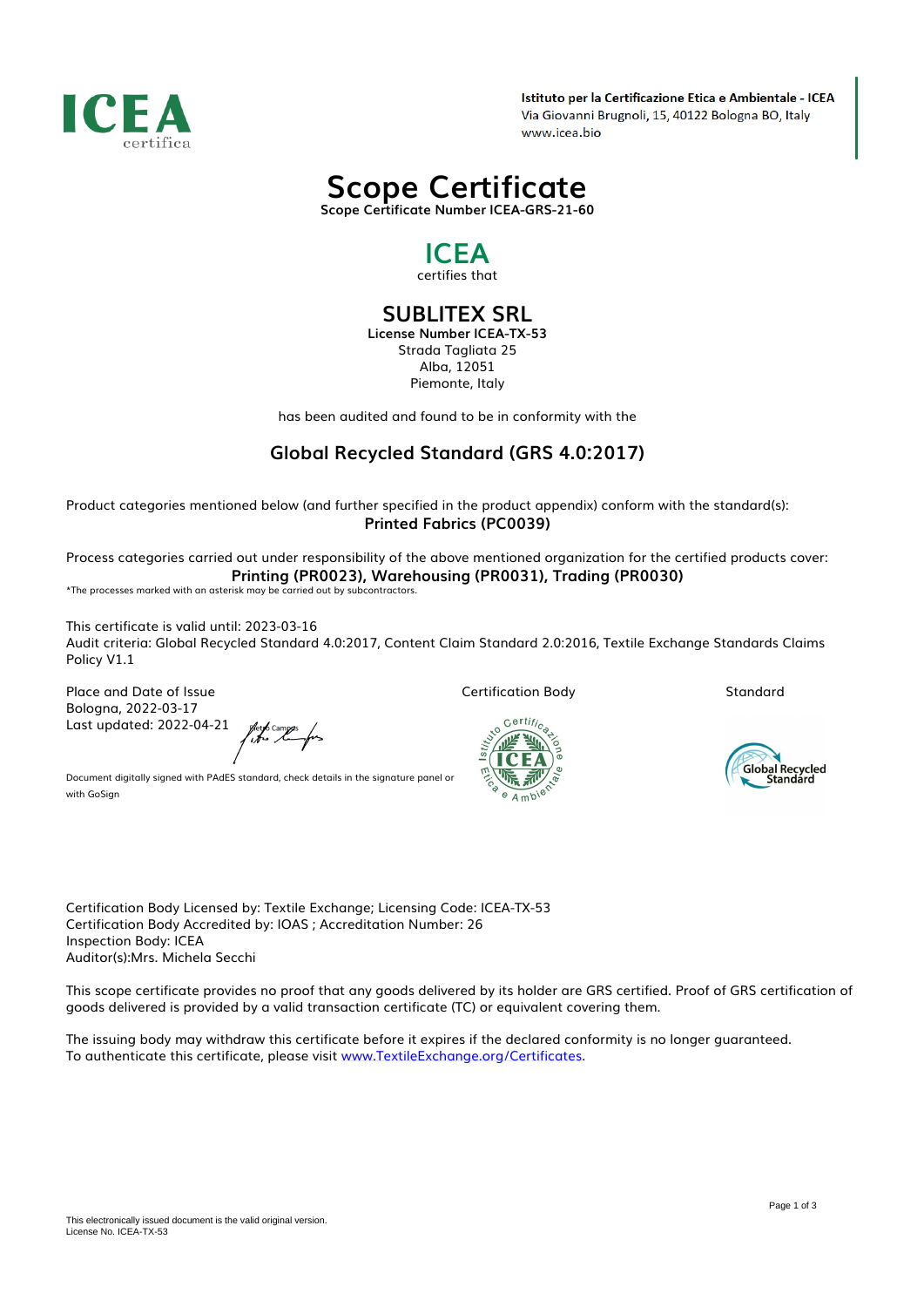

#### *Scope Certificate Number ICEA-GRS-21-60 (continued) SUBLITEX SRL GRS 4.0:2017*

*Under the scope of this certificate, the following products are covered.*

| <b>Products Appendix</b>                 |                                             |                                                                                                              |                           |                        |  |
|------------------------------------------|---------------------------------------------|--------------------------------------------------------------------------------------------------------------|---------------------------|------------------------|--|
| <b>Product Category</b>                  | Product Details                             | <b>Material Composition</b>                                                                                  | Standard<br>(Label Grade) | <b>Facility Number</b> |  |
| Printed Fabrics (PC0039) Woven fabrics   | [Printed woven<br> fabrics] (PD0059)        | 69.00% Recycled post-consumer Polyester<br>(RM0189) + 31.00% Polyester (RM0186)                              | <b>GRS (GRS)</b>          | 5633,5634              |  |
| Printed Fabrics (PC0039) Woven fabrics   | <b>I</b> Printed woven<br>fabrics] (PD0059) | 52.00% Recycled post-consumer Polyester<br>(RM0189) + 48.00% Polyester (RM0186)                              | <b>GRS (GRS)</b>          | 5633,5634              |  |
| Printed Fabrics (PC0039) Woven fabrics   | [Printed woven<br> fabrics] (PD0059)        | 70.00% Recycled post-consumer Polyester<br>(RM0189) + 30.00% Polyester (RM0186)                              | GRS (GRS)                 | 5633,5634              |  |
| Printed Fabrics (PC0039) Woven fabrics   | <b>I</b> Printed woven<br>fabrics] (PD0059) | 30.00% Recycled post-consumer Polyester<br>(RM0189) + 70.00% Polyester (RM0186)                              | GRS (No label) 5633,5634  |                        |  |
| Printed Fabrics (PC0039) Woven fabrics   | <b>I</b> Printed woven<br>fabrics] (PD0059) | 51.00% Recycled post-consumer Polyester<br>(RM0189) + 49.00% Polyester (RM0186)                              | <b>GRS (GRS)</b>          | 5633,5634              |  |
| Printed Fabrics (PC0039) Woven fabrics   | <b>I</b> Printed woven<br>fabrics] (PD0059) | 67.00% Recycled post-consumer Polyester<br>(RM0189) + 33.00% Polyester (RM0186)                              | <b>GRS (GRS)</b>          | 5633,5634              |  |
| Printed Fabrics (PC0039) Woven fabrics   | [Printed woven<br>fabrics] (PD0059)         | 40.00% Recycled post-consumer Polyester<br>(RM0189) + 60.00% Polyester (RM0186)                              | GRS (No label) 5633,5634  |                        |  |
| Printed Fabrics (PC0039) Woven fabrics   | [Printed woven<br>fabrics] (PD0059)         | 32.00% Recycled post-consumer Polyester<br>(RM0189) + 68.00% Polyester (RM0186)                              | GRS (No label) 5633,5634  |                        |  |
| Printed Fabrics (PC0039) Knitted fabrics | (PD0058)                                    | 35.00% Recycled post-consumer Polyester<br>(RM0189) + 60.00% Polyester (RM0186) + 5.00%<br>Elastane (RM0160) | GRS (No label) 5633,5634  |                        |  |

*Place and Date of Issue Bologna, 2022-03-17 Last updated: 2022-04-21*

*Certification Body*

 $\sqrt{2}$ 

 $C$ erti $f_{C}$ 

 $\widetilde{\mathbb{F}}$  $Amb^{\text{te}}$  *Standard*



*Document digitally signed with PAdES standard, check details in the signature panel or with GoSign*